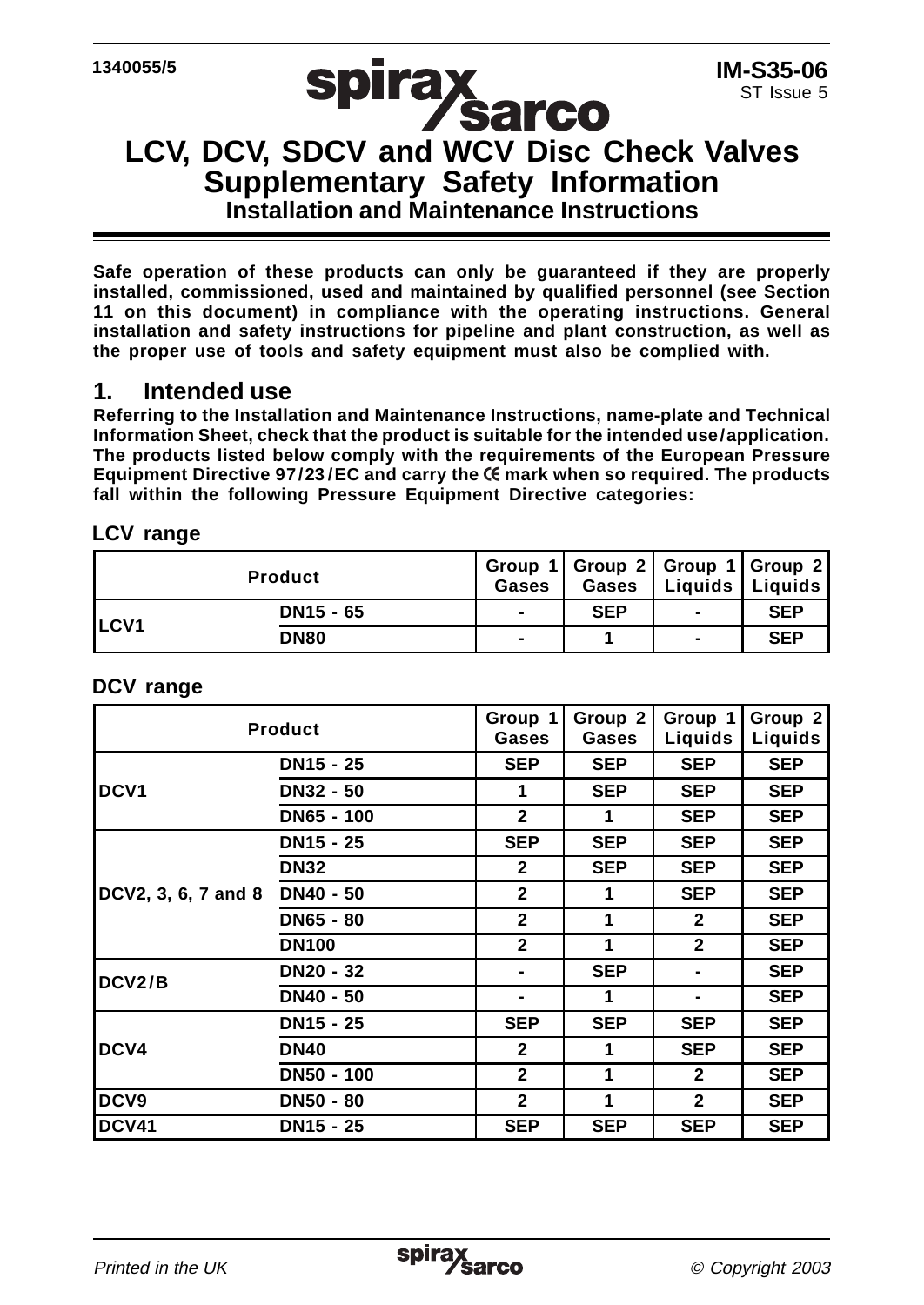#### **SDCV range**

| <b>Product</b>              |             | Group<br>Gases | Group 2<br>Gases | Group 1<br>Liguids | Group 2<br>Liquids |
|-----------------------------|-------------|----------------|------------------|--------------------|--------------------|
| SDCV3 and SDCV4 DN150 - 200 | DN50 - 100  | 2              |                  |                    | <b>SEP</b>         |
|                             |             |                | 2                |                    | <b>SEP</b>         |
|                             | DN250 - 300 |                | 2                | 2                  |                    |
| <b>ISDCV7 and SDCV8</b>     | <b>DN50</b> | 2              |                  | <b>SEP</b>         | <b>SEP</b>         |
|                             | DN80 - 100  | 2              |                  |                    | <b>SEP</b>         |
|                             | DN150 - 200 | з              | 2                | 2                  | <b>SEP</b>         |
|                             | DN200 - 300 |                | 2                |                    |                    |

#### **WCV1 range**

| <b>Product</b>   |              | Group 1<br>Gases | Group 2<br>Gases | Group 1<br>Liguids | Group 2<br>Liquids |
|------------------|--------------|------------------|------------------|--------------------|--------------------|
|                  | <b>DN125</b> | 2                |                  | <b>SEP</b>         | <b>SEP</b>         |
| WCV <sub>1</sub> | DN150 - 200  | 2                |                  | 2                  | <b>SEP</b>         |
|                  | DN250 - 300  | 3                | $\overline{2}$   | 2                  | <b>SEP</b>         |
|                  | <b>DN350</b> | $\mathbf{2}$     |                  |                    | <b>SEP</b>         |
|                  | DN400 - 500  | 3                | 2                |                    | <b>SEP</b>         |
| WCV2 and WCV3    | DN125 - 200  | 3                | $\overline{2}$   | 2                  | <b>SEP</b>         |
|                  | DN250 - 300  | 3                | 2                | 2                  |                    |
|                  | DN350 - 500  | 3                | 3                | 2                  |                    |

- **i) The DCV, SDCV and WCV ranges have been specifically designed for use on propane or methane gases which are in Group 1 of the above mentioned Pressure Equipment Directive. They can also be used on steam, air or water / condensate which are in Group 2 of the Pressure Equipment Directive. The DCV9 is compliant with NACE MR-0175. The LCV range should only be used on steam, air or water/condensate which are in Group 2 of the Pressure Equipment Directive. The products' use on other fluids may be possible but, if this is contemplated, Spirax Sarco should be contacted to confirm the suitability of the product for the application being considered.**
- **ii) Check material suitability, pressure and temperature and their maximum and minimum values. If the maximum operating limits of the product are lower than those of the system in which it is being fitted, or if malfunction of the product could result in a dangerous overpressure or overtemperature occurrence, ensure a safety device is included in the system to prevent such over-limit situations.**
- **iii) Determine the correct installation situation and direction of fluid flow.**
- **iv) Spirax Sarco products are not intended to withstand external stresses that may be induced by any system to which they are fitted. It is the responsibility of the installer to consider these stresses and take adequate precautions to minimise them.**
- **v) Remove protection covers from all connections before installation.**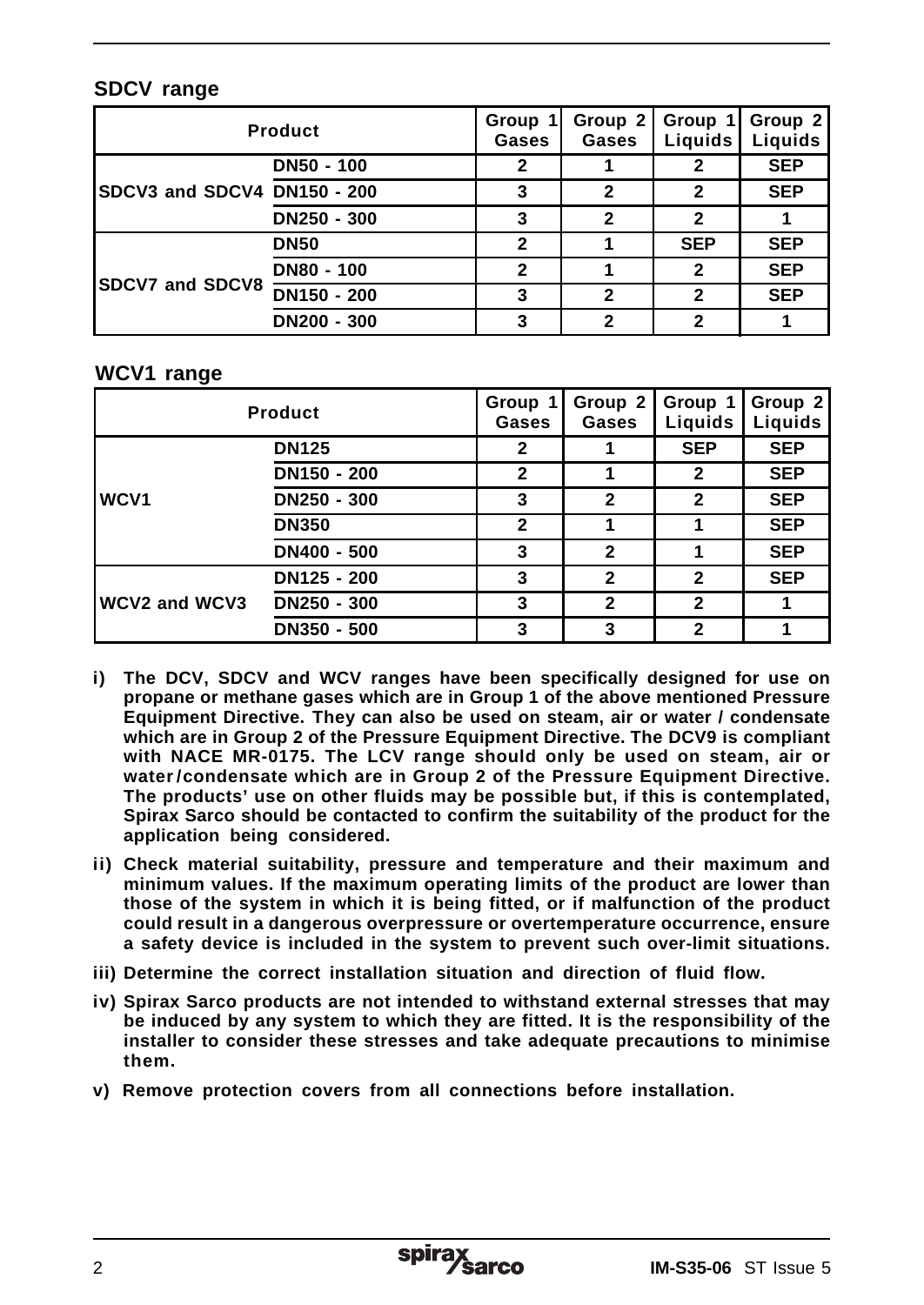# **2. Access**

**Ensure safe access and if necessary a safe working platform (suitably guarded) before attempting to work on the product. Arrange suitable lifting gear if required.**

# **3. Lighting**

**Ensure adequate lighting, particularly where detailed or intricate work is required.**

# **4. Hazardous liquids or gases in the pipeline**

**Consider what is in the pipeline or what may have been in the pipeline at some previous time. Consider: flammable materials, substances hazardous to health, extremes of temperature.**

# **5. Hazardous environment around the product**

**Consider: explosion risk areas, lack of oxygen (e.g. tanks, pits), dangerous gases, extremes of temperature, hot surfaces, fire hazard (e.g. during welding), excessive noise, moving machinery.**

### **6. The system**

**Consider the effect on the complete system of the work proposed. Will any proposed action (e.g. closing isolation valves, electrical isolation) put any other part of the system or any personnel at risk?**

**Dangers might include isolation of vents or protective devices or the rendering ineffective of controls or alarms. Ensure isolation valves are turned on and off in a gradual way to avoid system shocks.**

#### **7. Pressure systems**

**Ensure that any pressure is isolated and safely vented to atmospheric pressure. Consider double isolation (double block and bleed) and the locking or labelling of closed valves. Do not assume that the system has depressurised even when the pressure gauge indicates zero.**

### **8. Temperature**

**Allow time for temperature to normalise after isolation to avoid danger of burns. Valves fitted with PTFE seats must not be subjected to temperatures above 260°C (500°F) and valves with Viton seats 315°C (599°F). Above these temperatures toxic fumes may be given off. Avoid inhilation of fumes or skin contact.**

## **9. Tools and consumables**

**Before starting work ensure that you have suitable tools and/or consumables available. Use only genuine Spirax Sarco replacement parts.**

## **10. Protective clothing**

**Consider whether you and /or others in the vicinity require any protective clothing to protect against the hazards of, for example, chemicals, high/low temperature, radiation, noise, falling objects, and dangers to eyes and face.**

### **11. Permits to work**

**All work must be carried out or be supervised by a suitably competent person. Installation and operating personnel should be trained in the correct use of the product according to the Installation and Maintenance Instructions.**

**Where a formal 'permit to work' system is in force it must be complied with. Where there is no such system, it is recommended that a responsible person should know what work is going on and, where necessary, arrange to have an assistant whose primary responsibility is safety.**

**Post 'warning notices' if necessary.**